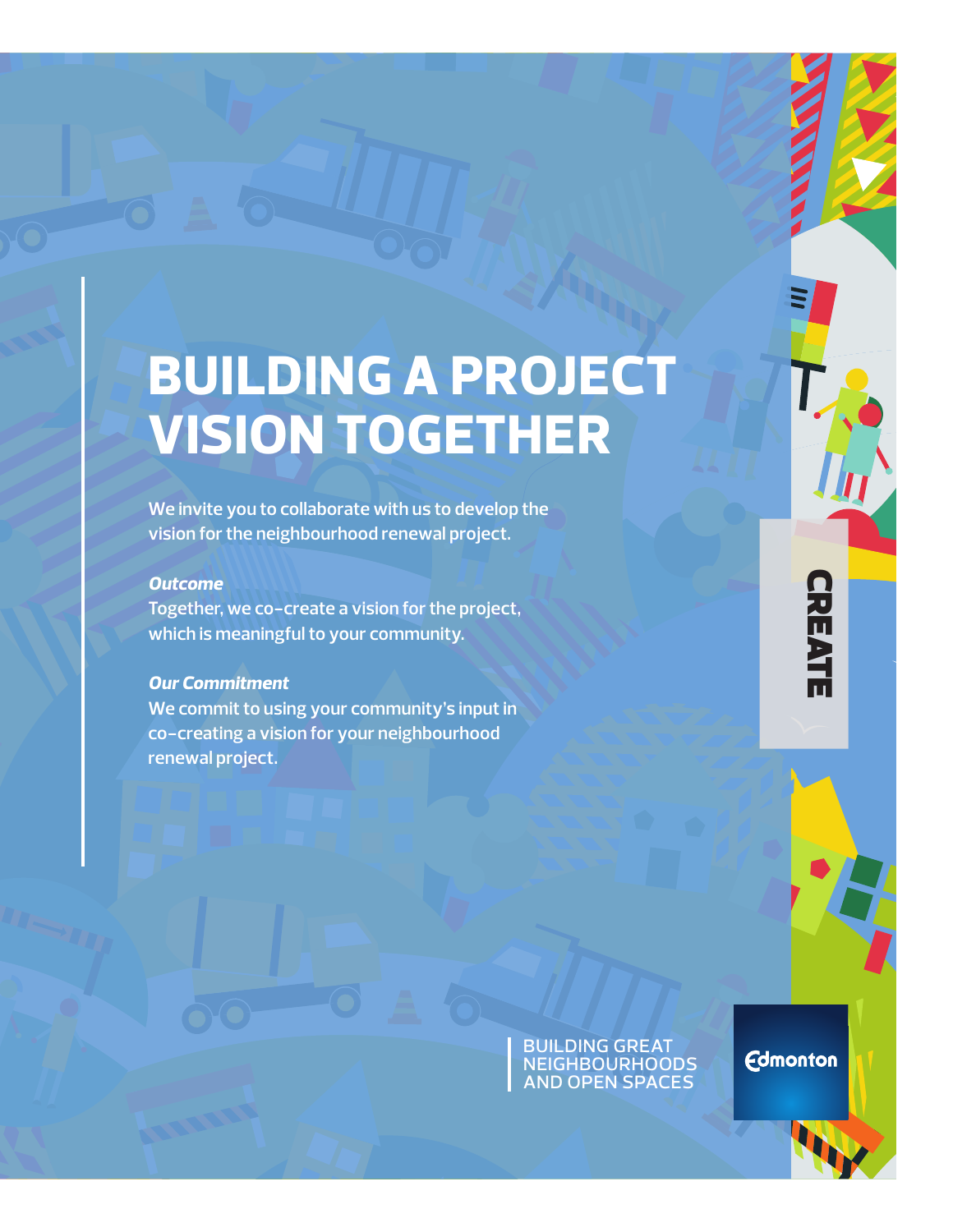Your neighbourhood is scheduled to be reconstructed roughly every 50 - 60 years. The City of Edmonton will collaborate with local residents to understand what is working well in your neighbourhood, what could be improved and ideas for the future.

Building Great Neighbourhoods invites you and your neighbours to participate in a collaborative neighbourhood renewal process.

This process helps:

- **+** Understand how you experience your neighbourhood
- **+** Hear from you on what might make the neighbourhood better
- **+** Develop a neighbourhood renewal plan unique to your neighbourhood

#### **Getting to know each other**

We will share what neighbourhood renewal is all about, how the City makes project decisions and how you can get involved.

We will start to understand:

- **+** How you live and move in your neighbourhood
- **+** What characteristics best describe your neighbourhood
- **+** What you love about your neighbourhood
- **+** What current issues are requiring change
- **+** What you envision for the future of the neighbourhood

#### **Creating a vision**

*How do we create a vision that reflects the values and priorities of a community and shapes the design and construction of a great neighbourhood?*

We need your help to co-create the neighbourhood renewal project vision. The vision, along with understanding the important elements for the renewal, will help inform a design for your neighbourhood.

> **A vision is a short description that sets the direction on where the community would like to see livability and mobility in the future. Important elements are identified for the City's work on roads, sidewalks, curbs, street lights and outdoor public spaces. These elements tell us the most important things to look at when we create plans to renew your neighbourhood.**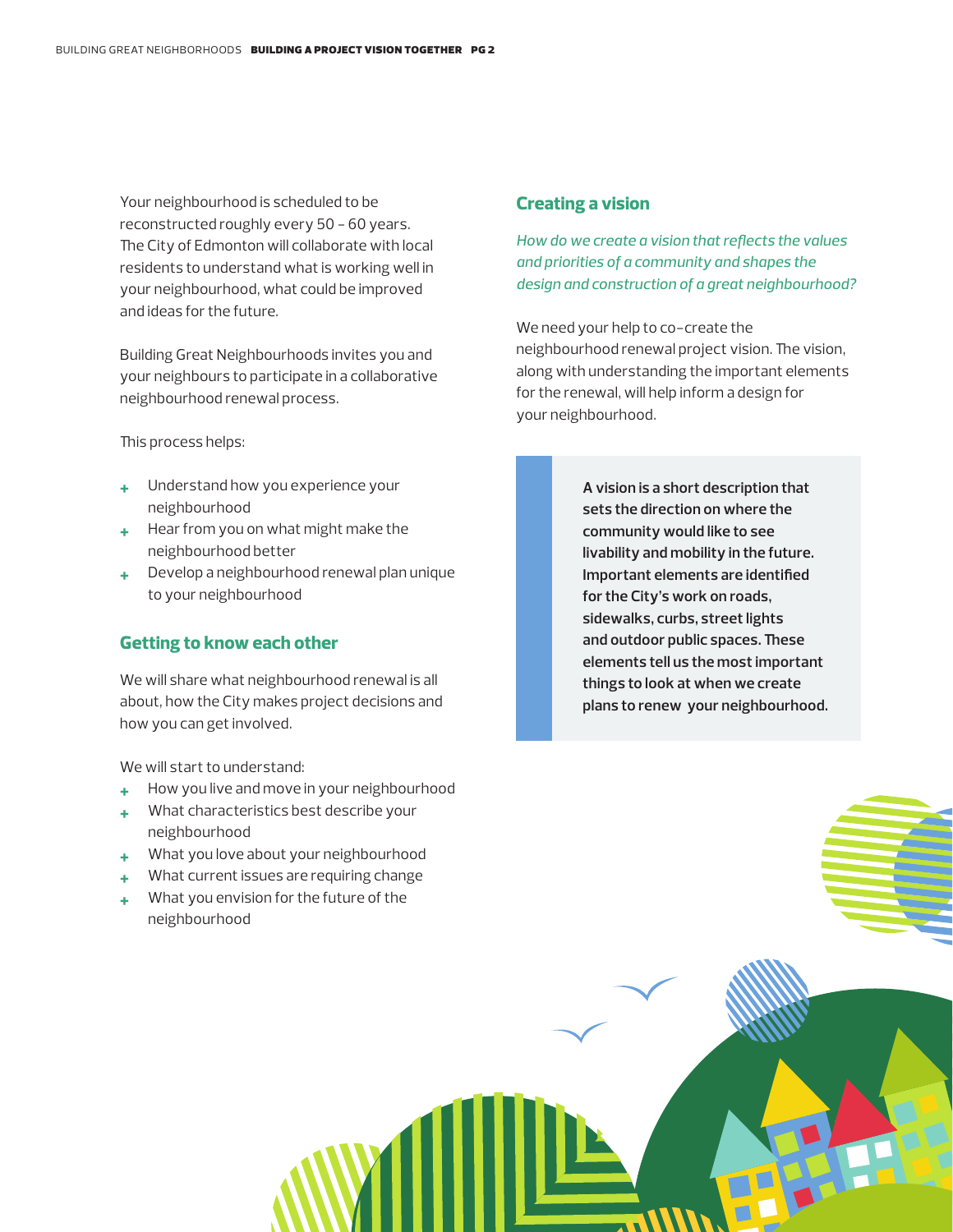## **Creating guiding principles**

Guiding Principles are ideas which inform how the vision is applied to the neighbourhood design. These principles are unique to your neighbourhood and can:

- **+** Include important elements to be considered in your neighbourhood design
- **+** Describe livability and transportation values and priorities for the community
- **+** Identify how we will know the project was successful

Thinking about the way you live, work, play, and move around your neighbourhood:

- **+** How do you see or experience your neighbourhood today?
- **+** What's important about your neighbourhood that should stay the same?
- **+** What's important to change for tomorrow?
- **+** What are the most important challenges to be addressed?